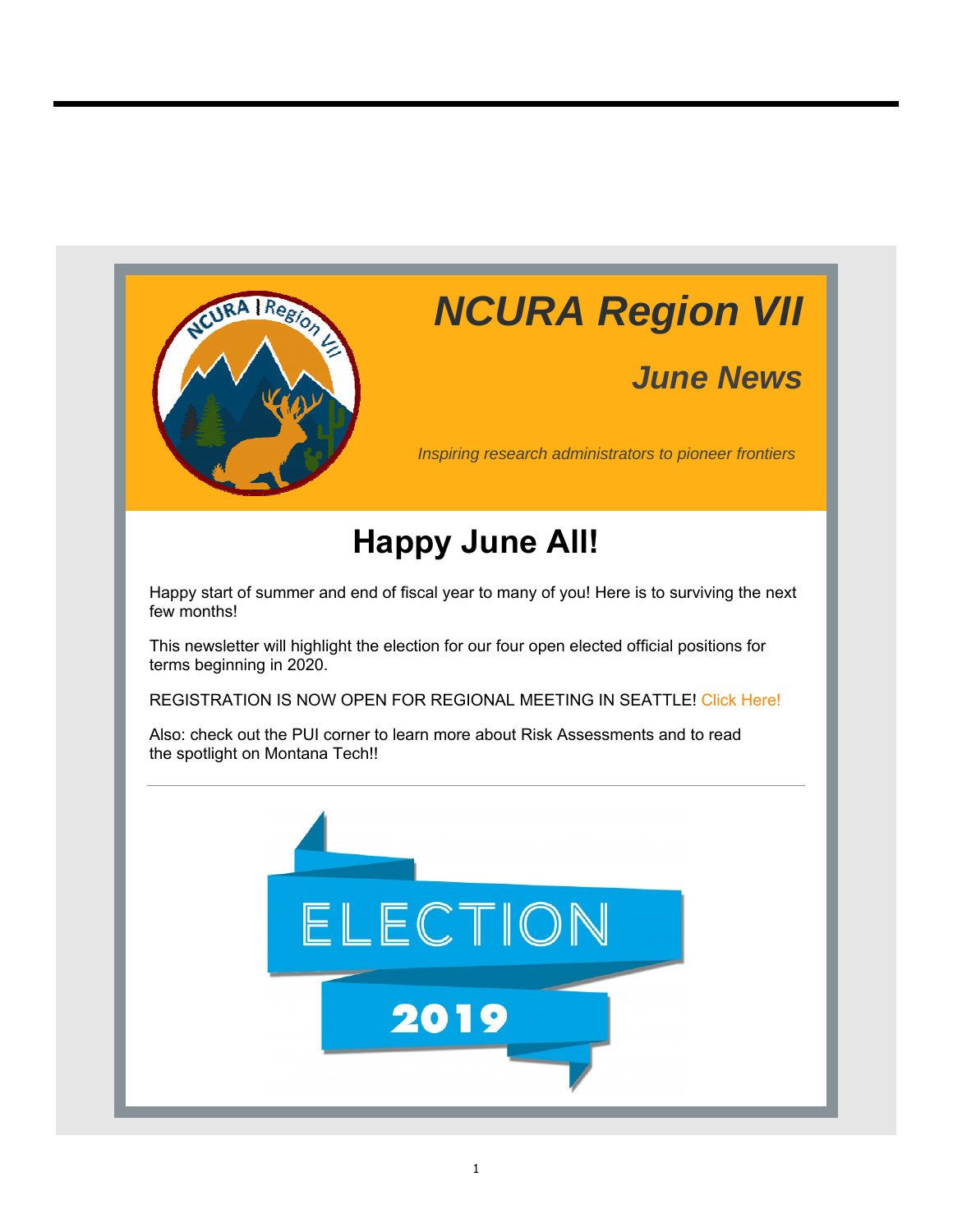## Voting is OPEN June 24 to July 23

Voting will close at 5:00 pm Mountain Time on July 23, 2019. **Please click the Vote Now button at the end of your unique email to participate**. This ballot link is unique to you and your vote may be recorded only once.

You may cast one vote for each position, and there is a provision for your write-in vote as well.

Click Here for the Election Website

# Your Nominees Are...

## **Chair Elect Nominee Secretary Nominee**



## Trisha Southergill

Montana Technological University Click Here to Read More about Trisha

Treasurer Elect Nominee ...



## Joelina Peck

Arizona State University Click Here to Read More about Joelina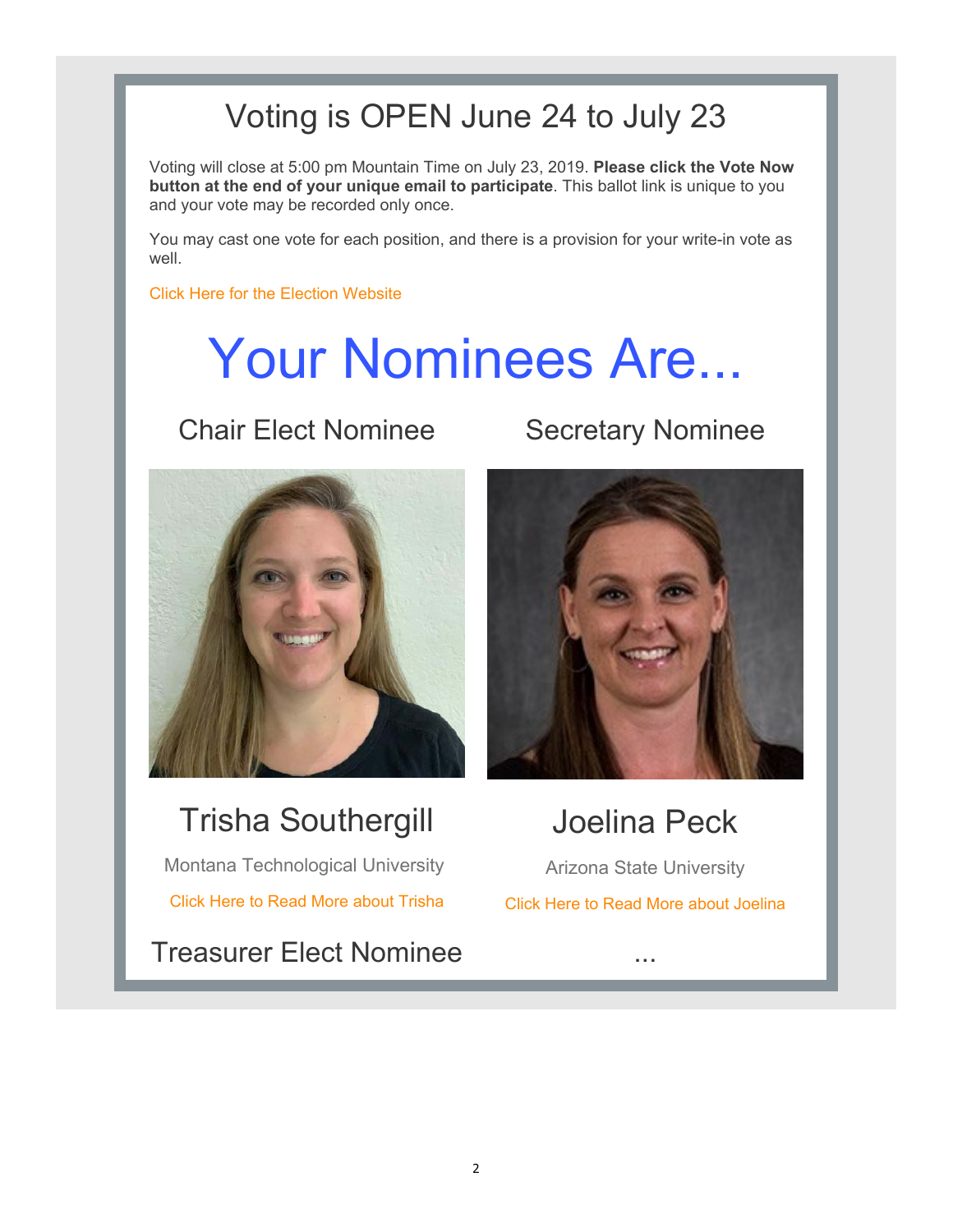

# Vote

Liz Grinstead Colorado State University Click Here to Read More about Liz



## Beth Kingsley

Denver Health and Hospital Authority Click Here to Read More about Beth

## Member-at-Large Nominee Member-at-Large Nominee



## Nicole Quartiero

Colorado State University- Pueblo Click Here to Read More about Nicole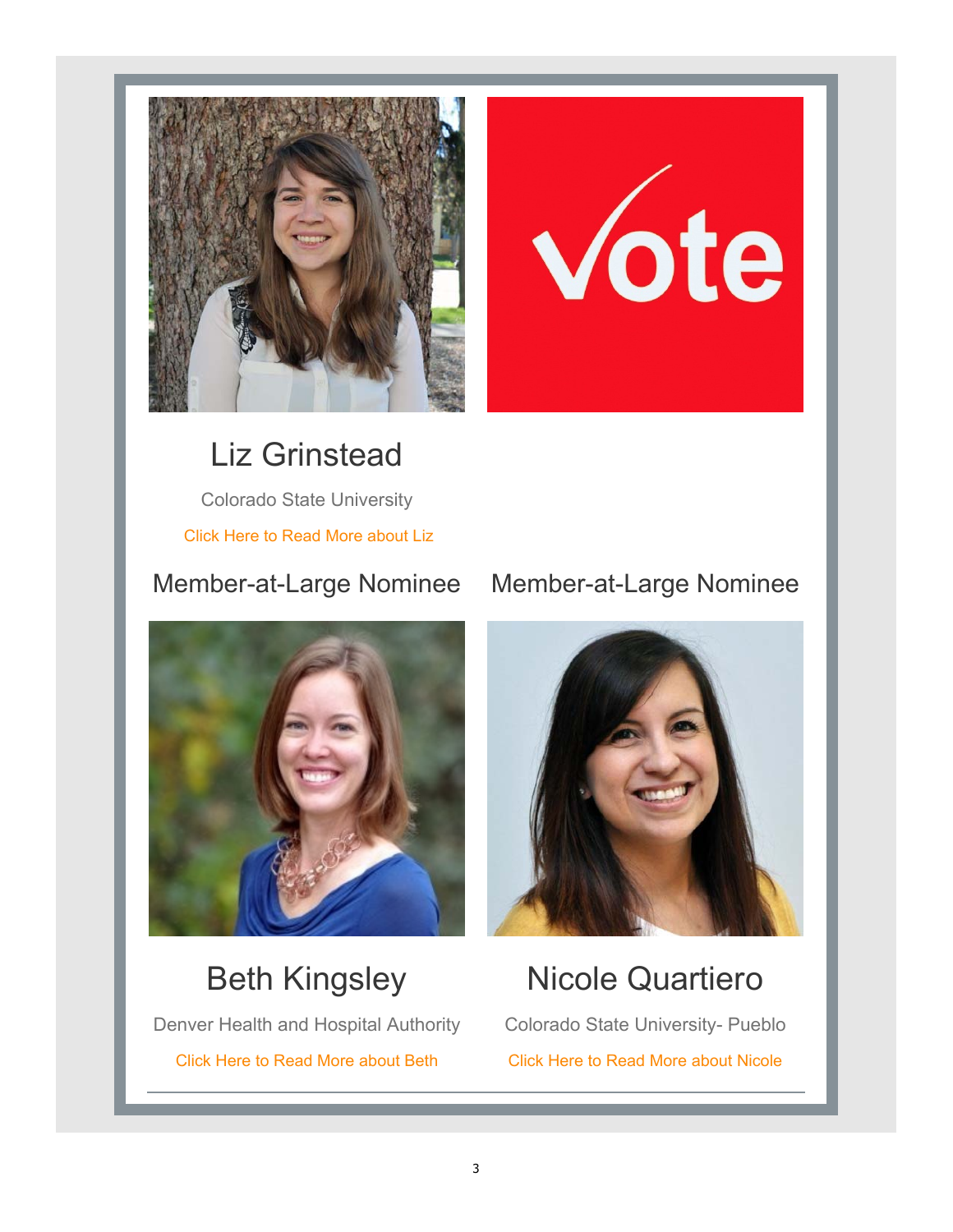## Annual Meeting 61 - August 4-7



Registration is open for AM61 - August 4-7 in Washington DC!

### **CLICK HERE for more information about registration!**

Join the national membership and make sure to carve out time to connect with your other Region VII members in attendance!

Going to AM61? Would you be interested in a night bus tour of DC one night? If so- email Natalie Buys at **NATALIE.BUYS@UCDENVER.EDU** to let her know your interest!

## **CONGRATULATIONS to the NCURA National Travel Award Winner**



**REGISTER** 

Join Region VII in congratulating our very own NCURA National Travel Award Winner-Liz Grinstead from Colorado State University!



## **CONGRATULATIONS to the Region VII National Travel Award Winner**

Congratulations to John Williamson from Colorado State University - Pueblo on receiving the Region VII Travel Award to the National Meeting!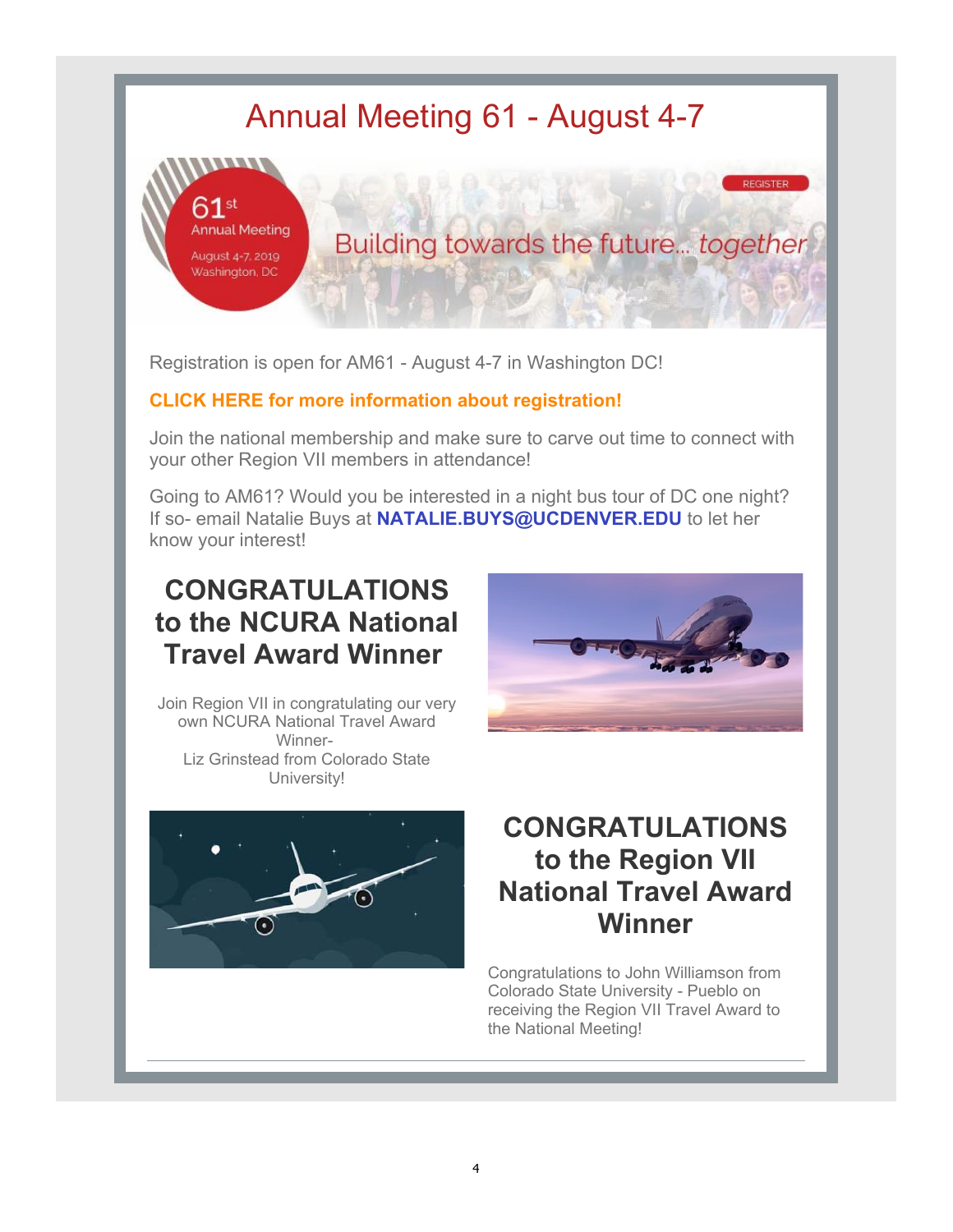# Region VI & VII Regional Meeting October 27-30



**Research Administration Meets Bigfoot:** Confronting mysteries and challenges in our changing environment

We are excited to announce that registration is NOW OPEN!

## Click Here to Register!

The Motif Hotel will **NOT** be sending a confirmation email of your reservation. Be sure to print your hotel reservation confirmation information from the website. Hope to see you in Seattle!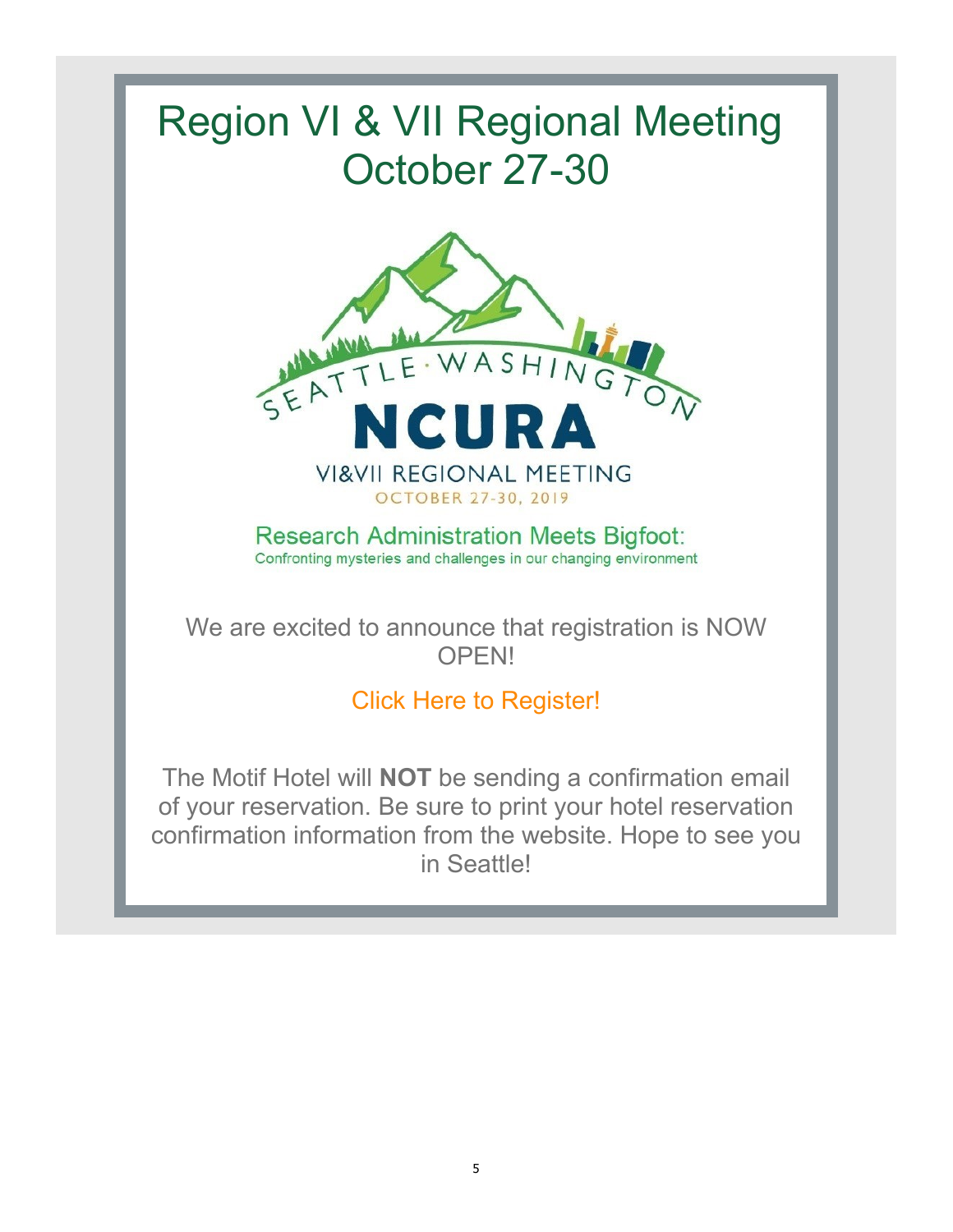## **Preliminary Program**

#### Click Here for preliminary program information!

There are several not to miss workshops and presentations! Seattle is shaping up to be excellent!

Hope to see you there!



## **Get Your Jackalope Swag!**



Jackalope T Shirt Click Here!



Jackalope Crossing Click Here!



Jackalope Pin Click Here!



# PUI Corner

PUI Risk Assessment Getting to Know Your Institutional Risk Tolerance

*Sylvia Bradshaw*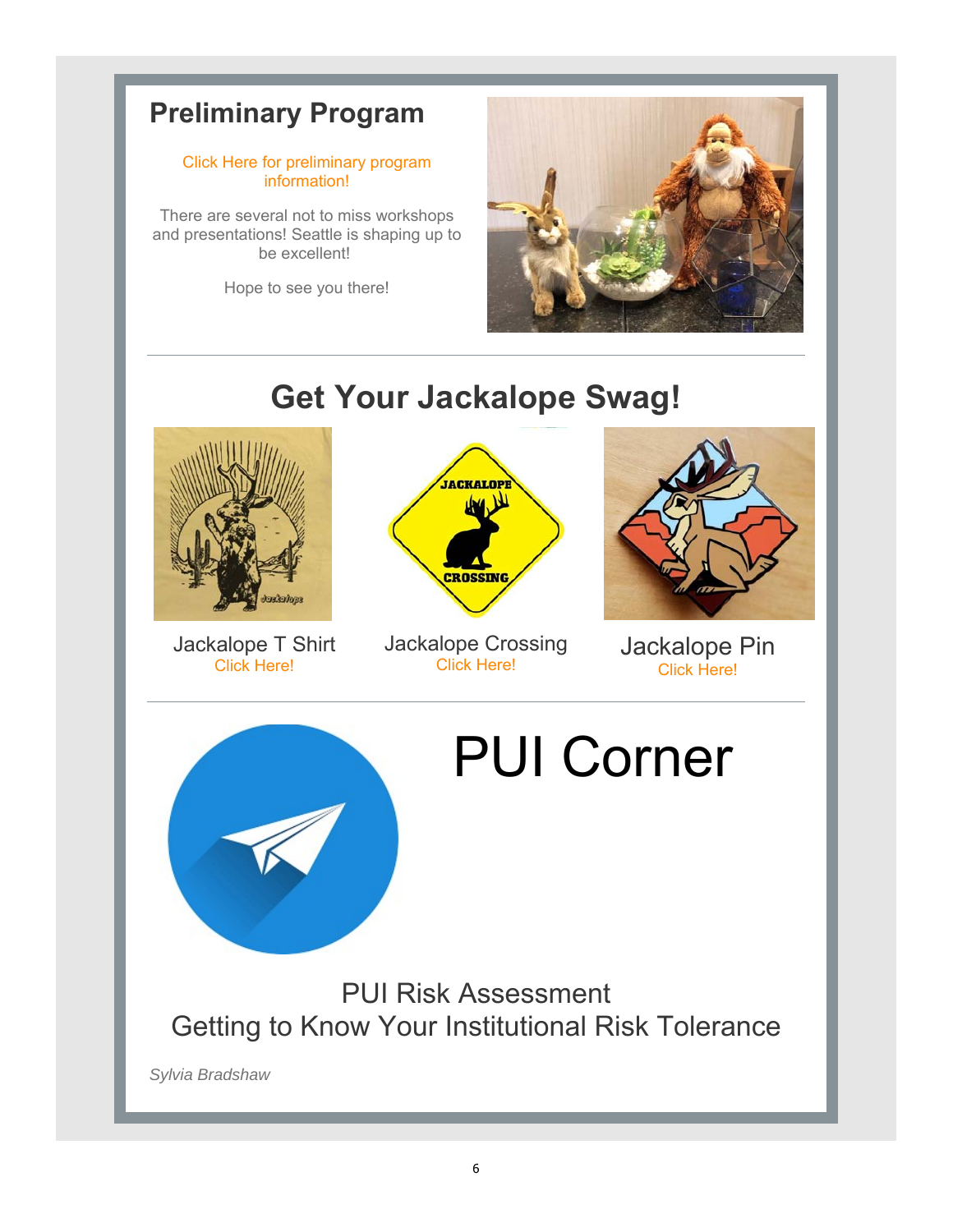*Director of Sponsored Programs, Agreements, Research, and Contracts (SPARC)*

#### *Southern Utah University*

RISK! It's a word that may breed intense anxiety or a rush of exhilaration; interestingly, the emotion associated with risk doesn't not usually lie anywhere in between those two continuums. However, as we ponder where our institutions fit on the risk monitor, we should remember we are research administrators, thus… the answer will always be, "it depends".

This blurb is going to focus on the first step in Risk Assessment – know your institutions tolerance risk level. Does it thrive on risk, eliminate risk, or mitigate risk to a healthy level somewhere in between?

Before we dive too deep into the topic, it is important to note that most think of risk as negative. This is a fallacy. Think about a few of these one-liners to further develop your consideration of appropriate risk:

1) "The biggest risk is not taking any risk." Mark Zuckerberg

2) "If you don't play, you can't win." Judith McNaught

3) "Why not go out on a limb, that is where the fruit is." Frank Scully

4) "A ship in harbor is safe, but that is not what ships are built for." William G. T. Shedd

Now back to anxiety and/or exhilaration – what does our institutional emotional response depend on? Well, in this matter it's time to admit - it really isn't about us. It depends on the institution name at the top of each of our pay stubs. What is your institutions appetite for risk? The answer to this question is certainly abstract and can sometimes alter very quickly depending on the audit environment and current findings. However, a general consensus can usually be derived. Here are a few questions to contemplate when informally evaluating institutional tolerance of risk.

**1) Does your institution require participation in a robust risk assessment?**

**a.** If so,

i. At what level does this assessment occur? (system/institution/division/department/etc)

ii. How often does this risk assessment occur?

iii. Is there follow up to the results of the risk assessment?

iv. Does the institutional strategic plan involve risk or risk avoidance?

b. If not,

i. Is it a lack of accountability or simply a lack of resources/positions?

ii. To whom will the accountability lie if/when something goes wrong?

**2) Does your institution value innovation?** If so, do they put dollars behind innovative endeavors? Or simply incorporate the buzz word without monetary support?

**3) Does your institution give a point value to activities containing risk in the rank/tenure/promotion process?** If so, what type of activities are valued and what type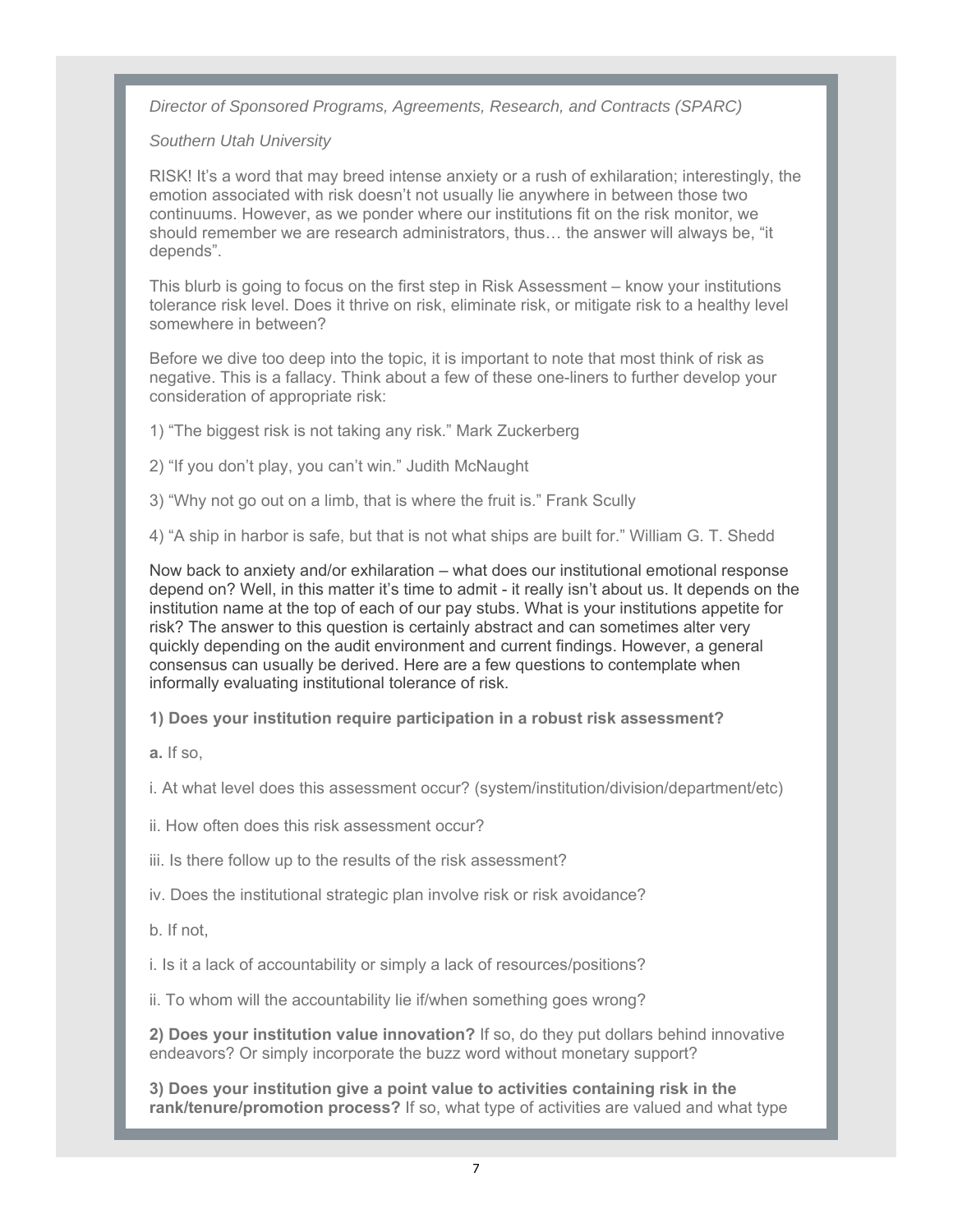of activities are not given weight? What types of activities would the review committee view as a negative?

**4) What were your institutional responses to the most recent audit findings?** Was there a swift top down mandate or a collaborative flexible solution created by stakeholders?

**5) Think about your institutional risk management team.** What is their focus? Safety? Financial? Training? At what level is this position held at your institution?

**6) Does your institution offer risk training?** Is it mandated or optional?

**7) Are institutional policies specific with clearly defined consequence or broader and more generalized?**

After reviewing these few aspects, it is likely you'll identify other clues to help you align practices with your institutional level of risk tolerance. Don't be afraid to simply ask around. Talk to the internal auditor, business services, faculty senate, policy office or anyone else you think could lend more information on the topic. Finally, try to understand the "why" behind your institutional risk culture. The "why" often leads to pertinent, relevant information. Developing a 360' perception of risk will give you the advantage when navigating discussions that develop the perfect balance of risk where you don't have to hyperventilate from anxiety or over exhilaration!

## Institutional Spotlight On:

# **Montana Technological University**

Trisha Southergill

Grant Support and E-Thesis Manager



Originally chartered as The Montana State School of Mines, Montana Technological University (Montana Tech) has evolved into a dynamic institution composed of two colleges and two schools (College of Letters, Sciences, & Professional Studies; Highlands College; School of Mines and Engineering; and Graduate School); and the Montana Bureau of Mines and Geology. There are 45 undergraduate degrees offered with 15 minors, 11 certification degrees, and 10 pre-professional career programs. Montana Tech also offers 21 graduate degrees and a Ph.D. in Material Science.

Montana Tech continued to evolve in May 2017 when the Montana Board of Regents approved a fourth institutional classification for institutions higher education (IHE) in the state. The new classification, Special Focus Four-Year University, was given to Montana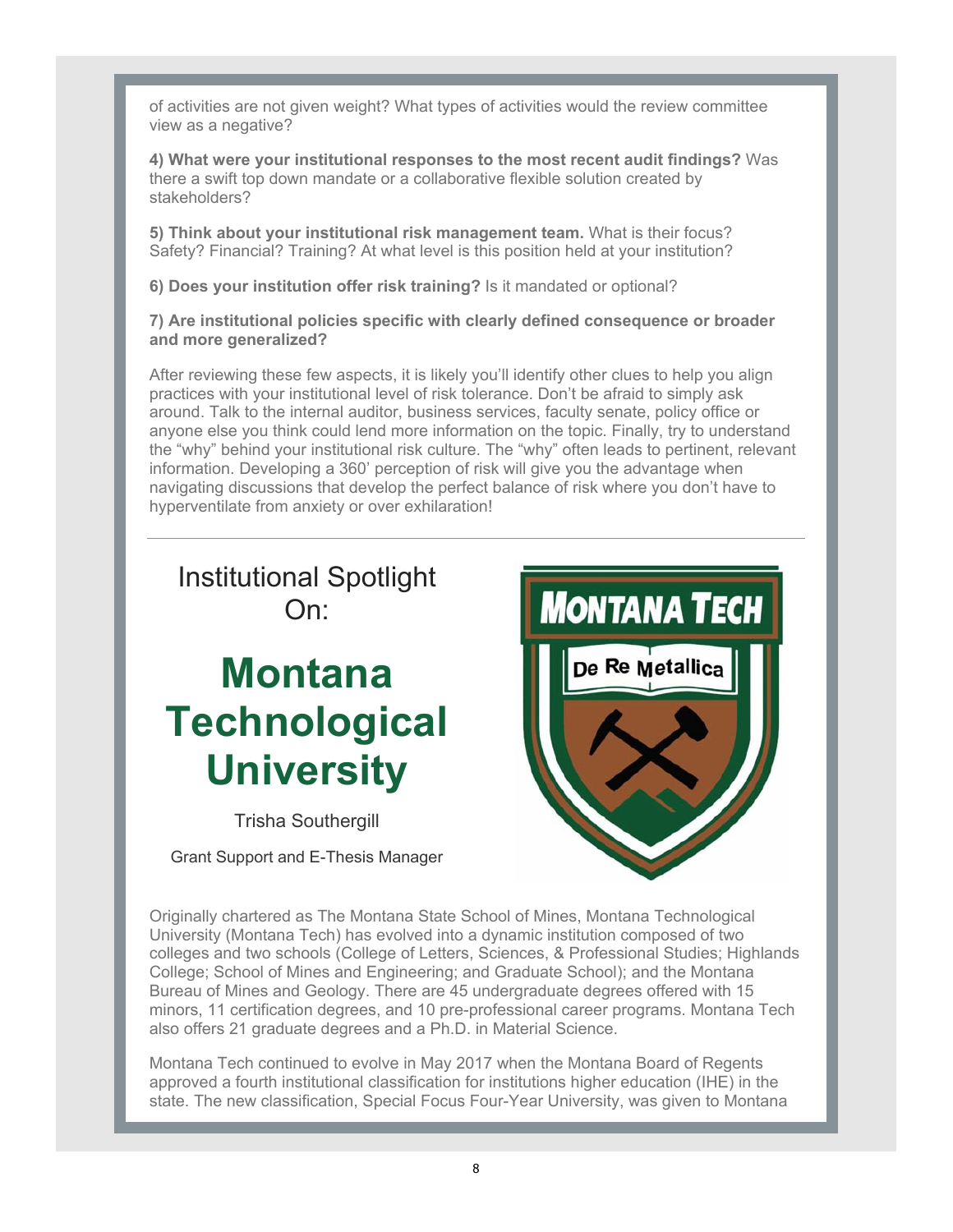Tech. Today Montana Tech is the only IHE in Montana with this designation. In May 2018, the Montana Board of Regents approved a new institution name for Montana Tech, Montana Technological University.

Over the past 5 years, Montana Tech has increased its research volume from 85 proposals valued at \$12.5 million in FY13 to 143 proposals valued at \$35.2 million in FY18. Awards have nearly doubled from \$4.4 million in FY13 to \$9.5million in FY18.

Today, Montana Tech is recognized among America's best values in undergraduate education ranking #6 in the nation for graduates earning the highest starting salaries. Montana Tech possesses an internationally esteemed, century-old tradition of excellence in higher education.



## **Quote of the Month**

"We don't need a protocol. We are testing the new device on ourselves."

Response from a PI and Co-I after NCRR called and asked the central office if they were aware that one of their PIs had checked 'no human subjects' and did indeed have subjects in two years. The 'device' turned out to be a laser they were shooting near their eyes.